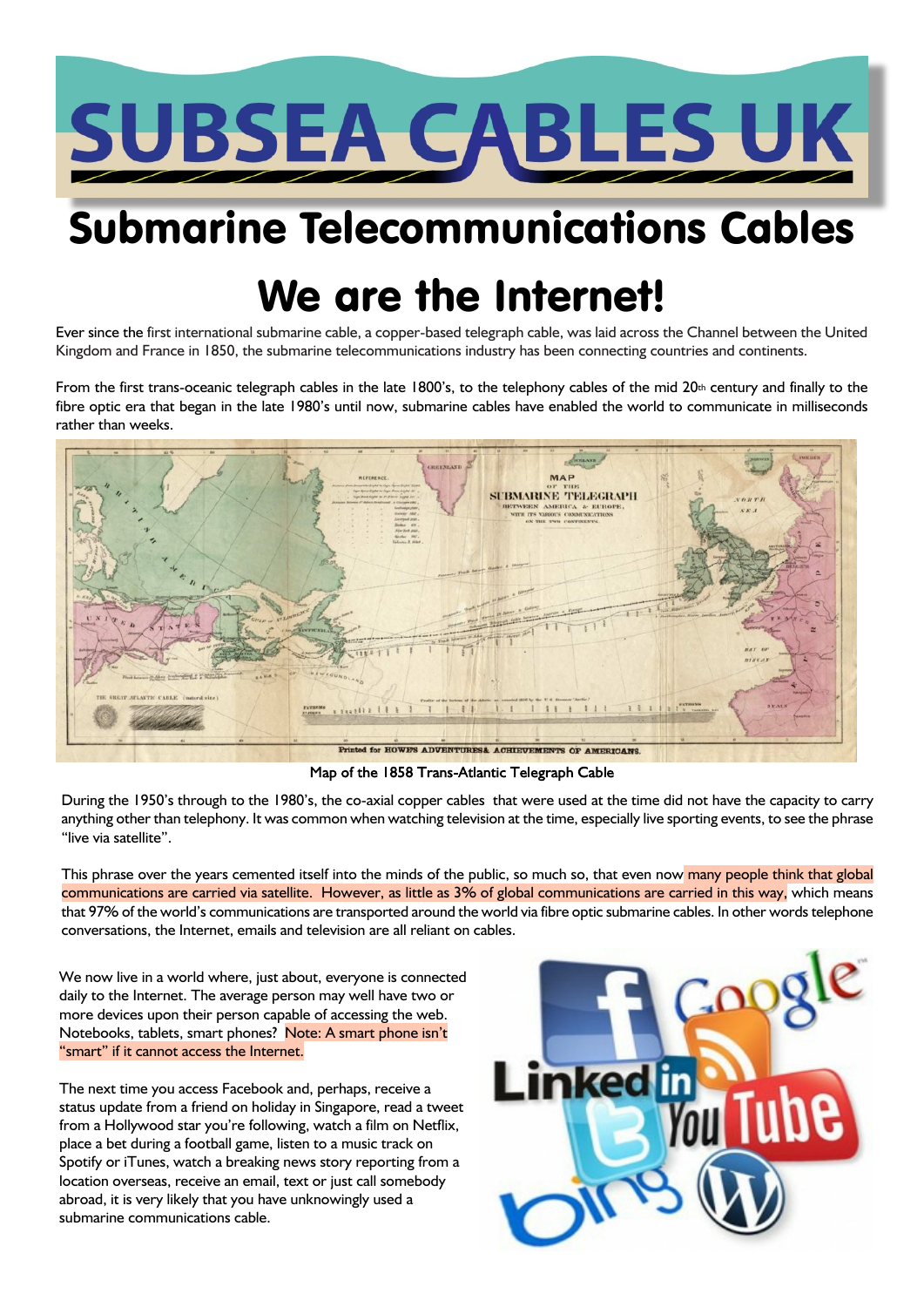## Submarine Communications Cables and the Economy

As you can see without submarine communications cables the Internet and businesses such as Google and Facebook would not exist. The Internet/digital economy is wide ranging, growing at an enormous rate and is very difficult to measure accurately. Frontier Economics reported in 2011 that revenues from the UK telecom industry amounted to £39.7 billion. Whereas, in 2012, Boston Consulting Group advised that the Internet contributes to 8.3% of the UK (and 5.3% to the EU) economy. A value of £121 billion to the UK, and could rise to £221 billion by 2016. It is forecast that by 2016 23% of all purchases in the UK will be done via the Internet.

As amazing as the figures above are, they do not include international banking and stock trading. A report by Information Week Magazine advised that in the world of "Algorithmic Stock Trading" a 1 millisecond speed advantage over a submarine cable from New York to London can be worth £100 million a year to a major brokerage company. Potential advantages such as this are driving the build of new Trans-Atlantic Cables.

As you can see Submarine Telecoms Cables are not just about Facebook and twitter. They are the foundations that the UK's future economy will be built upon.

## What is a Submarine Communications Cable?

The common and consistent components of any Submarine Communications Cable are the fibre optics, strands of glass, not much thicker than your hair. Data can be transmitted along these strands via wavelengths of light, at the speed of light and over hundreds of kilometres without interference.

Each of these fibre optic strands is capable of carrying vast amounts of information. The latest technology could potentially provide upwards of sixty 400Gb per second channels down just 1 no. fibre optic strand. To try and quantify that, that is enough capacity to carry 375 million simultaneous telephone conversations on I no. fibre optic strand. The number of fibre optic strands in a cable varies, usually dependant on length, from around  $4 - 8$  for a Trans-Atlantic cable, but up to 200 for a cable across to Europe.



Fibre Optic Strands

a polyethylene insulating/water proofing material, a copper core (needed to transmit power to signal boosting equipment), and potentially varying combination types of steel armour wires – depending on location and application of the cable on the sea floor.

Generally submarine cables are no larger than 60mm dia. The remainder being made up of

Right: Cable Ship towing a plough on the sea bed.



## How are Cables Installed?

Where possible, and necessary, the preferred option is to bury the cables under the sea floor. This is usually on the continental shelf where it is shallow enough for the cable to be damaged by ship's anchors or commercial fishing.

There are various methods of doing this, but the one most often used is a "cable plough"

The plough is towed by a cable ship, like the one above, it lifts a furrow of the seabed and the cable, fed from the ship's hold, slides into this furrow, after the plough passes the part of the seabed that was lifted, it is returned back to the seabed on top of the cable. Burial depths vary according to seabed conditions. In some cases it may not be possible to bury a cable, for example where there is hard rock. In these situations other methods of protection may be considered, such as, increased armour to the cable construction, protective outer casings, covering with graded material or covering with modular protective units of polyurethane or concrete. In some cases it may be that there is no need to protect the cable and it may be laid directly on the sea floor, which is largely the case in deep oceans.

## Damage to Submarine Communications Cables

Unfortunately Cables are damaged often. According to the Atlantic Cable Maintenance Agreement www.acmarepair.com there were 37 cable faults around the UK continental shelf during 2013. The good news is that you will not have noticed. Cable owners invariably have arrangements in place to use capacity on other cables. However should three or four be damaged, the Internet would most likely noticeably slow down. As a submarine cable hub the UK is very well placed to have cable diversity. There are many other cables that capacity can be switched to should a cable be damaged. Other countries around the globe are not so lucky.

The overwhelming majority of these faults are caused by either commercial fishing trawlers or ship's anchors. In other parts of the world earthquakes and sub-sea landslides can also damage cables. One popular myth that can be dispelled is that shark bites are a common cause of damage. The International Cable Protection Committee recently advised that an analysis of 840 fibre-optic cable repairs for 2008-2013 recorded that no cable faults were attributable to shark interaction.



Fishing Trawler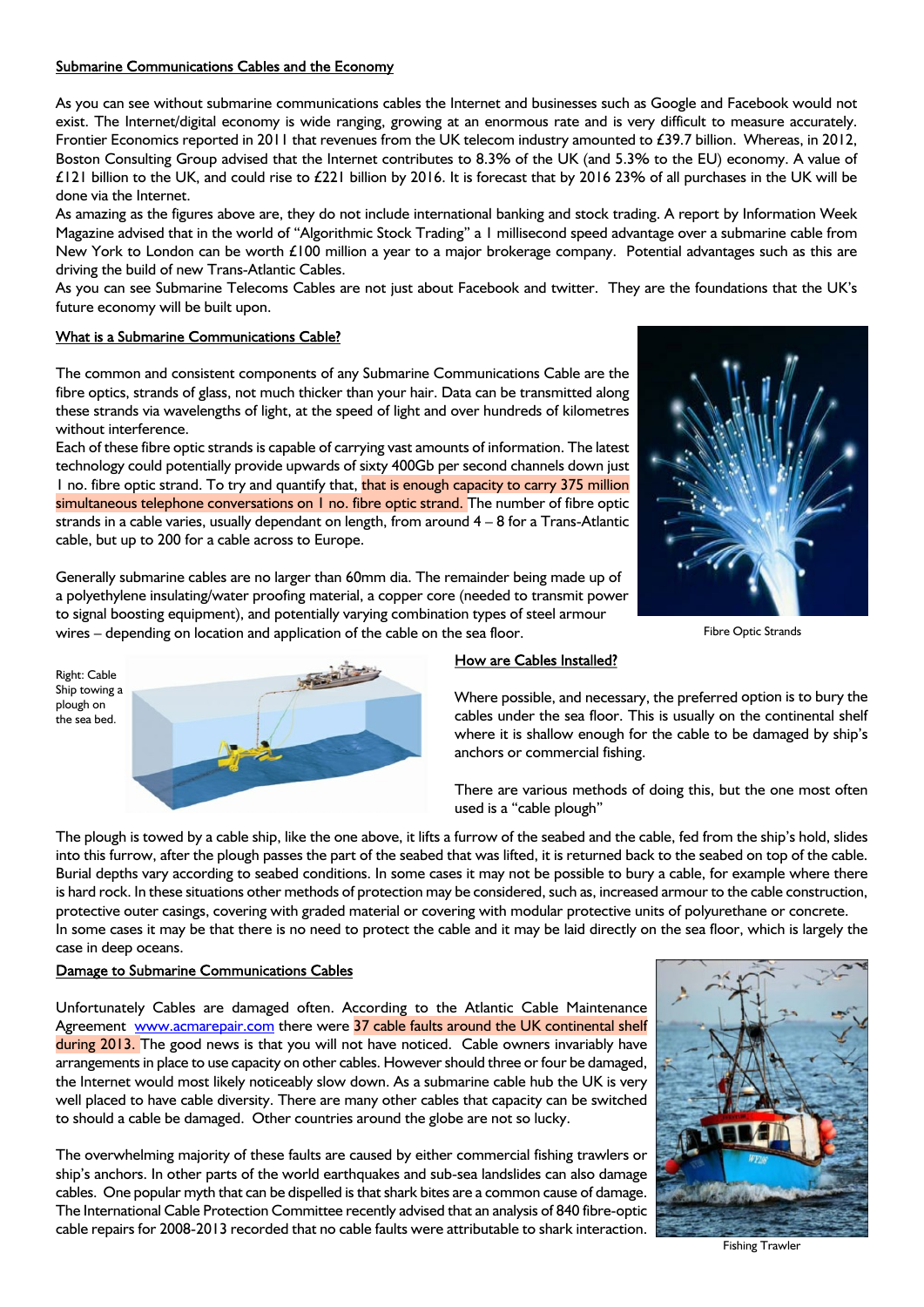To assist other sea users cable positions are charted and the information is freely available to appropriate parties. Cable owners try to combat the threat from fishing by using cable awareness projects such as www.kis-orca.eu where cable information is freely given to fishermen across Europe. Fishermen should not trawl over cables primarily for their own safety, to avoid snagging their nets and risk capsizing their vessels but it should be known it is against the law to wilfully damage a submarine cable.

In regards to anchor damage, due to new technology, many damages that may have previously been attributed to fishing have now been identified as caused by ships anchors. This is because all large vessels now have to transmit their location via a system called AIS, and these can be viewed on websites such as www.marinetraffic.com. Cable owners can use this information to warn them if a ship is acting suspiciously around their cables, such as slowing down, or being stationary in close proximity to a cable.

Cable positions are charted and the information is freely available to appropriate parties, so vessels can use their navigation systems to ensure they anchor and, or fish, at a safe distance from cables shown on KIS-ORCA charts. Therefore there is no legitimate excuse for damaging a submarine communications cable.

#### Repairing a Submarine Communications Cable

When a cable is damaged, the sole focus is to repair it as quickly as possible. Cable owners have agreements with cable repair ship operators either on an individual basis or as part of a consortium. Many cable owners around UK waters are members of the Atlantic Maintenance Repair Agreement www.acmarepair.com. One or two repair ships are based in the UK and France depending on the time of year. Within 24hrs of a cable being damaged, a ship is dispatched to repair it.

How badly a cable is damaged will influence how the damage is located. This can be done either by measuring the difference in the electrical resistance of the cables copper core, or by measuring how far a pulse of light travels down the fibre strands.

Either method gives you a distance to the damage point, and as the cables are well charted the ship will usually arrive within close proximity of the damage location



. Remotely Operated Vehicle (ROV)



Once on the repair location there are various other methods the ship can use to pinpoint the damage.

In order to repair a cable it must be brought to the surface, and to enable this the cable must be in two pieces, so if the cable has not been severed during the damage the cable ship will cut it.

Each end of the cable is brought to the surface and tested back to shore to ensure there is no other damage. The two ends cannot be re-jointed together as there is not enough slack, therefore a piece of stock cable on the ship is spliced into the original cable to connect the two original ends.

Therefore, every time you repair a cable, you are making it a bit longer than when originally laid.

If the cable was originally buried, then after repair, the cable needs to be reburied. This is usually undertaken by a submersible called an ROV (Remotely Operated Vehicle). This re-buries the cable using a highly pressurised jet of water.

### Security of Submarine Communications Cables

Submarine Fibre Optic Communications cables are very secure. The construction of the cable, and the operation that would be required to deflect, and decrypt, light from exposed fibre optics would make "tapping" a submarine cable extremely difficult, if not impossible, to do undetected and without damaging the cable/fibre .

Such notions are firmly within the realms of fiction. If the security agencies in the world are indeed monitoring the Internet, they are accessing it somewhere other than the ocean floor.



Spy Booth by Banksy